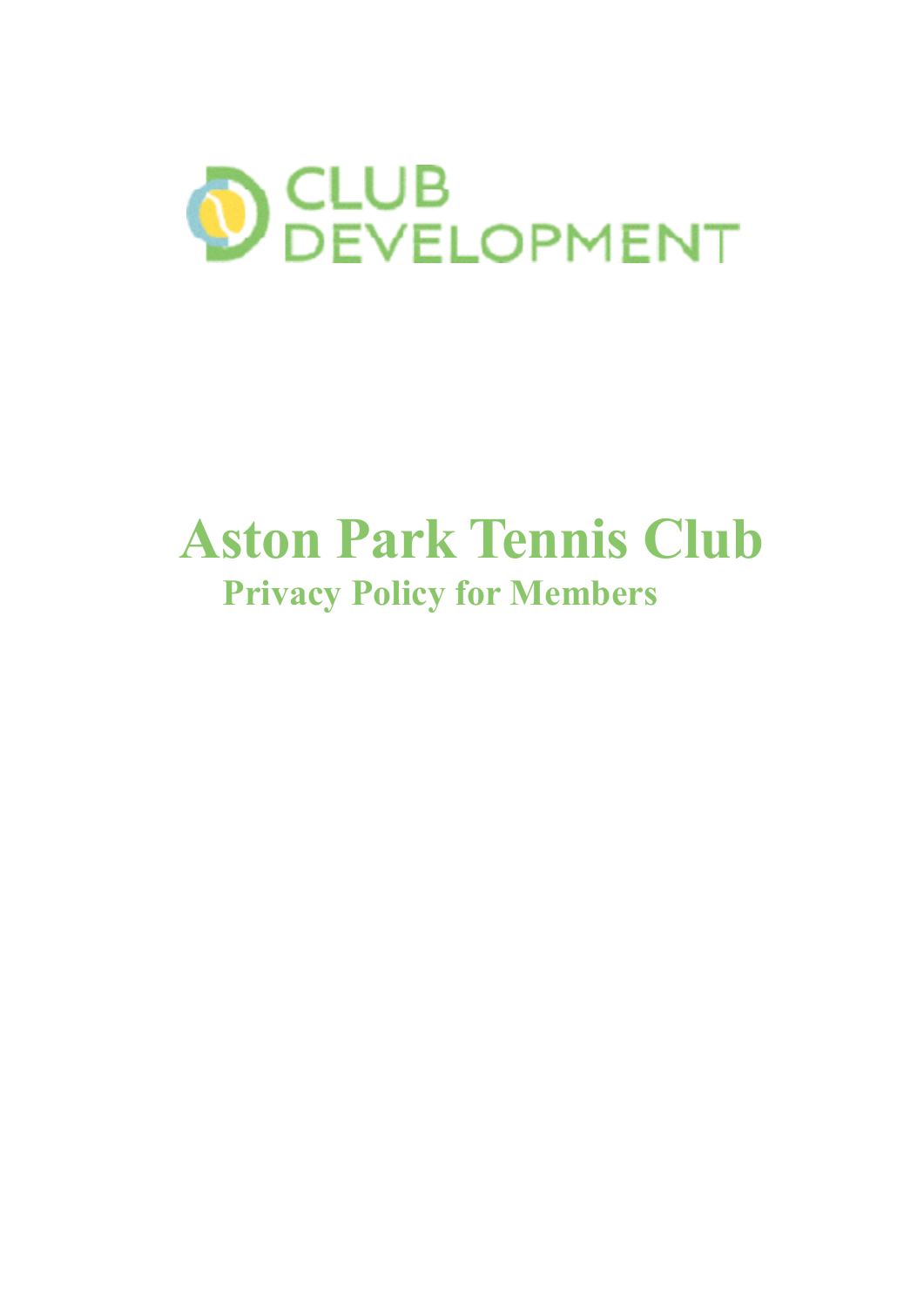For the purposes of the General Data Protection Regulation ("GDPR") and UK data protection laws, the controller is Aston Park Tennis Club (the "Venue") of Aston Park, Aston Clinton, HP22 5HL.

About this document

This privacy policy sets out the way we process your personal data and we have created this privacy policy to make sure you are aware of how we use your data as a member of our tennis venue.

How we collect your information

We may collect your personal data in a few limited ways, namely:

- Directly from you, when you fill in an application for membership, when you make enquiries on our website, or when you interact with us during your time as a member in various other ways (for example, where you enter a competition, renew your membership, sign up for a course or lessons);
- From someone else who has applied for membership on your behalf (for example a family member or your tennis coach who has provided us with your contact details for that purpose);
- From the LTA (for example, where the LTA passes on your details to us in connection with a complaint or query you have raised about our Venue).

# The types of information we collect

We may collect the following types of personal data about you:

- Contact and communications information, including your contact details (including email address(es), telephone numbers and postal address(es) and records of communications and interactions we have had with you);
- Financial information, including bank account details provided through on-line banking or available on cheques;

We may also collect data about your health or medical conditions, where you have volunteered this, for example so that we can cater for you when you attend a Venue social event or a course/camp.

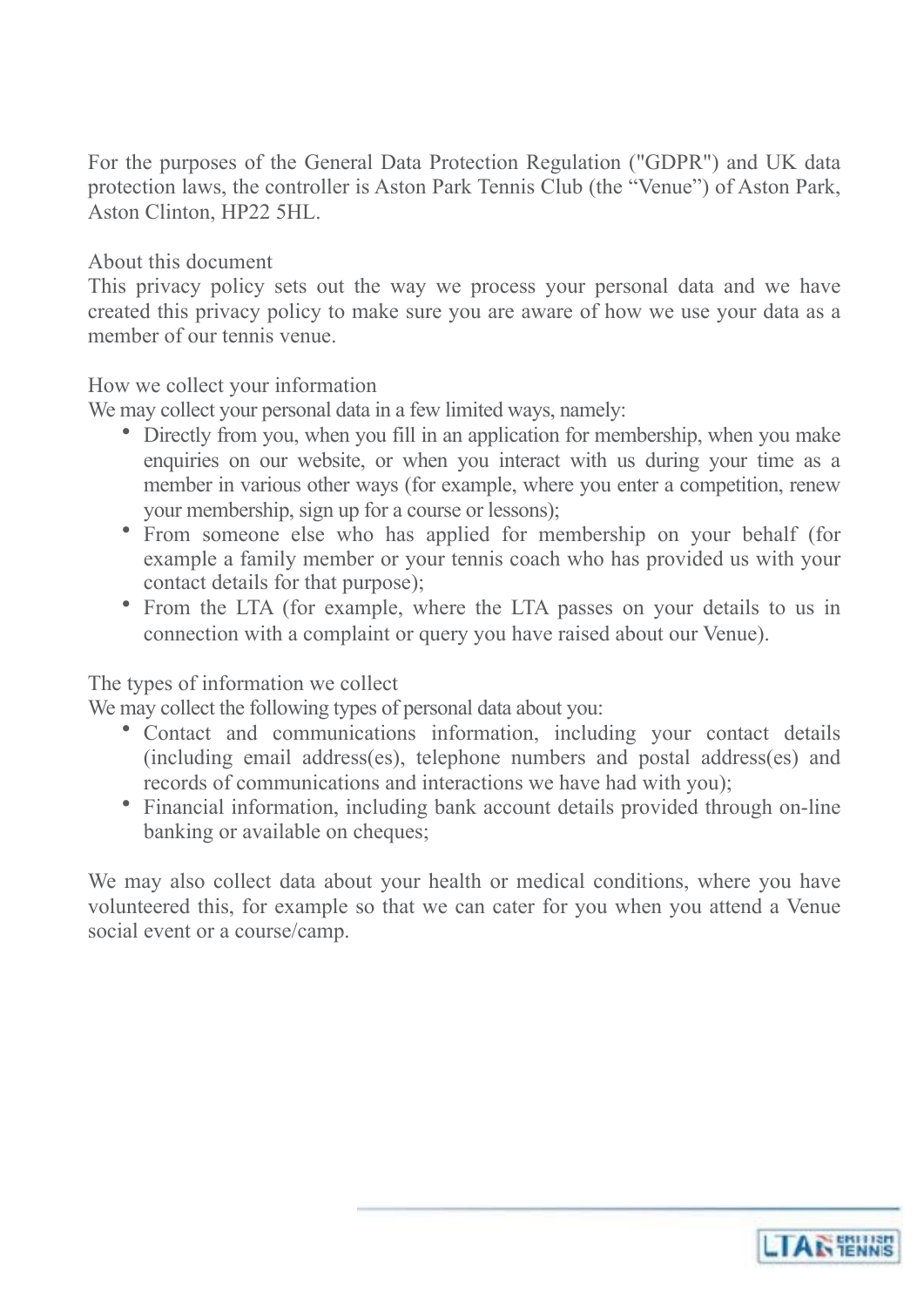### **How we use personal data**

Personal data provided to us will be used for the purposes set out at the time of collection and, where relevant, in accordance with any preferences you express.

More generally, we will use your personal data for the following purposes:

- Administration of your Venue membership, including:
	- o details stored securely on the membership module of the Clubspark database (see below)
	- o taking payment of membership fees;
	- o affiliation to LTA Tennis to obtain a BTM Membership Number needed for representing the club at matches or playing in competitions;
- Research and statistical analysis about who is playing tennis in our Venue.
- From Summer 2020, collecting data regarding who has been at a venue at a particular day and time to aid in NHS Test and Trace. This process is administered through ClubSpark in conjunction with the Aston Park Tennis Club website with players entering details of members playing when pre-booking courts. Details of attendees could be obtained from the club's ClubSpark administrators.
- Google document Membership form accessible on the club's website used for membership purposes from March 2021. Details from the Google form are inputted and securely stored on the Membership module of the Clubspark database.
- Communication about our Venue activities that we think may be of interest to you;
- Where this is necessary for our legitimate interests (for example in increasing use of our Venue's facilities and participation in the game generally);
- Promoting our Venue and promoting goods and services of selected third parties (for example, operators of coaching courses where you have specifically stated you can be contacted for this purpose).

# **Your marketing preferences**

We will always respect your wishes in respect of what type of communications you want to receive from us and how you want to receive them. We have outlined these in the membership form. There are some communications, however, that we need to send you regardless of your marketing preferences in order for us to fulfil our contractual obligations to you as a member of our Venue. Examples of these essential service communications are:

- Records of transactions, such as payment receipts (as applicable).
- Membership related mailings eg membership renewal reminder, formal meeting notices, venue closure plus access codes for entry to the courts or club pavilions.
- Details of the club's Safeguarding Policy

You are in control of how we communicate with you. You can update your choices and/or your contact details by contacting us at:

- Email: membership@astonparktennis.co.uk
- Post: Aston Park Tennis Club, London Road, Aston Clinton, HP22 5HL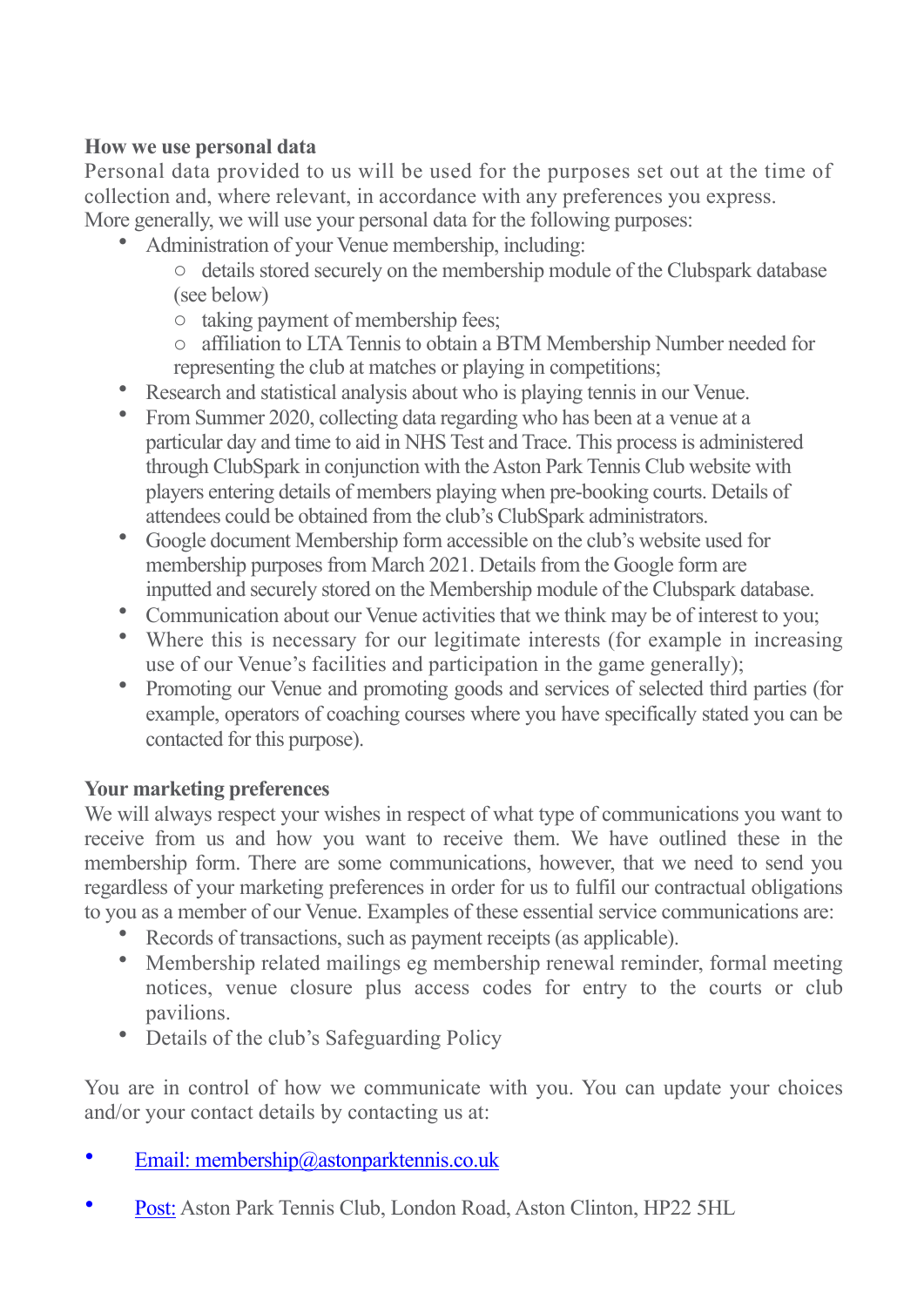### **Sharing your information with others**

We do not sell or share your personal data for other organisations to use other than as set out below.

Personal data collected and processed by us may be shared with the following third parties, where necessary:

- Our employees and volunteers, for the purposes of administering your membership and giving you access to the membership benefits to which you are entitled.
- Our suppliers, currently only coaching providers (Academy of Tennis)
- LTA to allow members to have BTM numbers and access the privileges of membership plus conferring ability to play in competitive matches.

#### **How long your information is kept**

We keep your personal data only for as long as necessary for each purpose we use it. For most membership data, this means we retain it for so long as you have a valid Venue membership and for a period of six years after your last interaction with us (for accounting, tax reporting and record-keeping purposes).

#### **Your rights**

Under certain circumstances, by law you have the right to:

- Request access to your personal data (commonly known as a "data subject access" request"). This enables you to receive a copy of the personal data we hold about you and to check that we are lawfully processing it.
- Request correction of the personal data that we hold about you. This enables you to have any incomplete or inaccurate information we hold about you corrected.
- Request erasure of your personal data. This enables you to ask us to delete or remove personal data where there is no good reason for us continuing to process it. You also have the right to ask us to delete or remove your personal data where you have exercised your right to object to processing (see below).
- Object to processing of your personal data where we are relying on a legitimate interest (or those of a third party) and there is something about your particular situation which makes you want to object to processing on this ground. You also have the right to object where we are processing your personal data for direct marketing purposes.
- Request the restriction of processing of your personal data. This enables you to ask us to suspend the processing of personal data about you, for example if you want us to establish its accuracy or the reason for processing it. You can also withdraw your consent, where this is the basis for our processing your data (without affecting the lawfulness of our previous processing based on consent).
- Request the transfer of your personal data to another party.

Please note that the above rights are not absolute, and we may be entitled to refuse requests where exceptions apply.